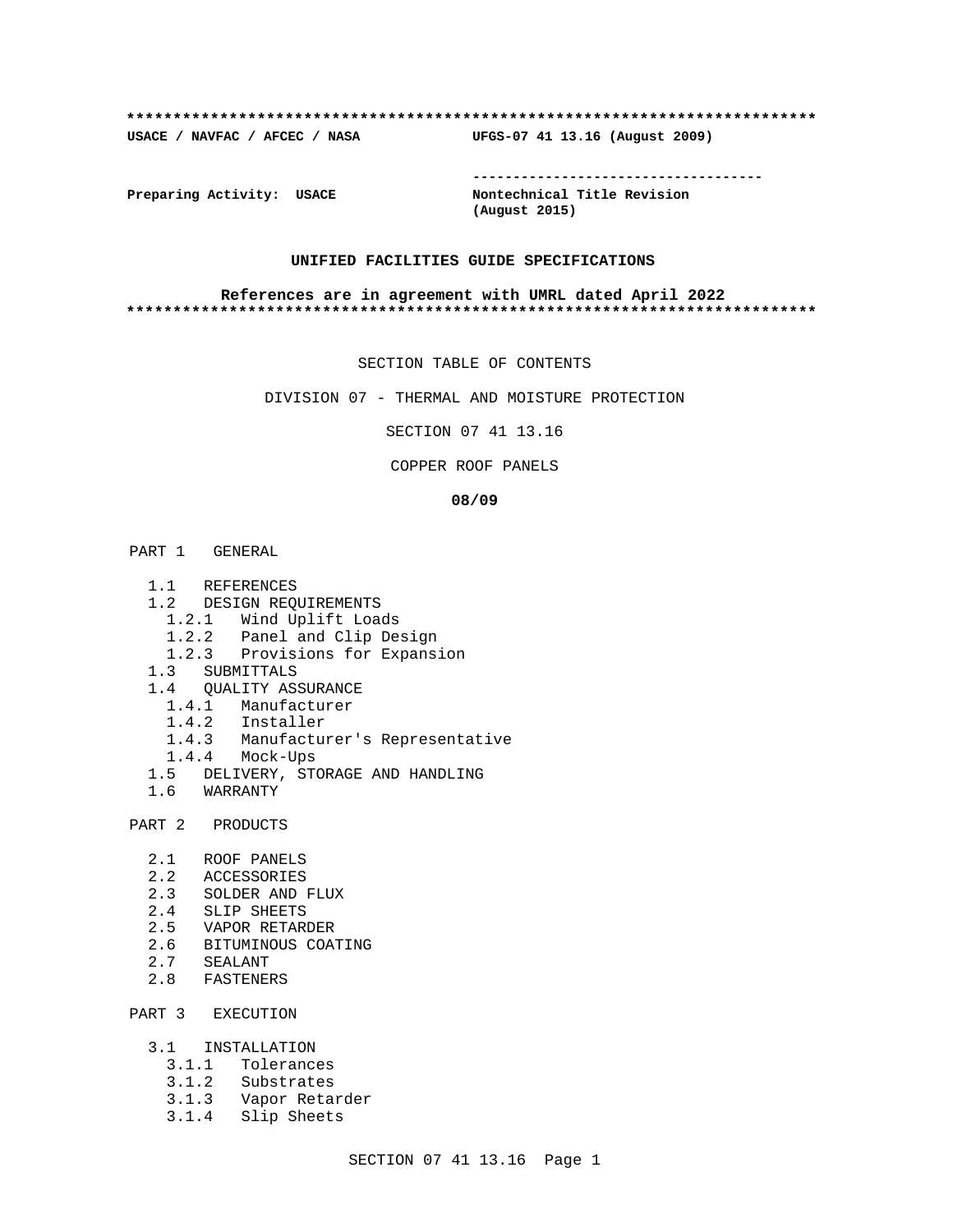- 3.2 FIELD TESTING
- 3.3 CLEANING
- 3.4 PROTECTION

ATTACHMENTS:

sign

-- End of Section Table of Contents --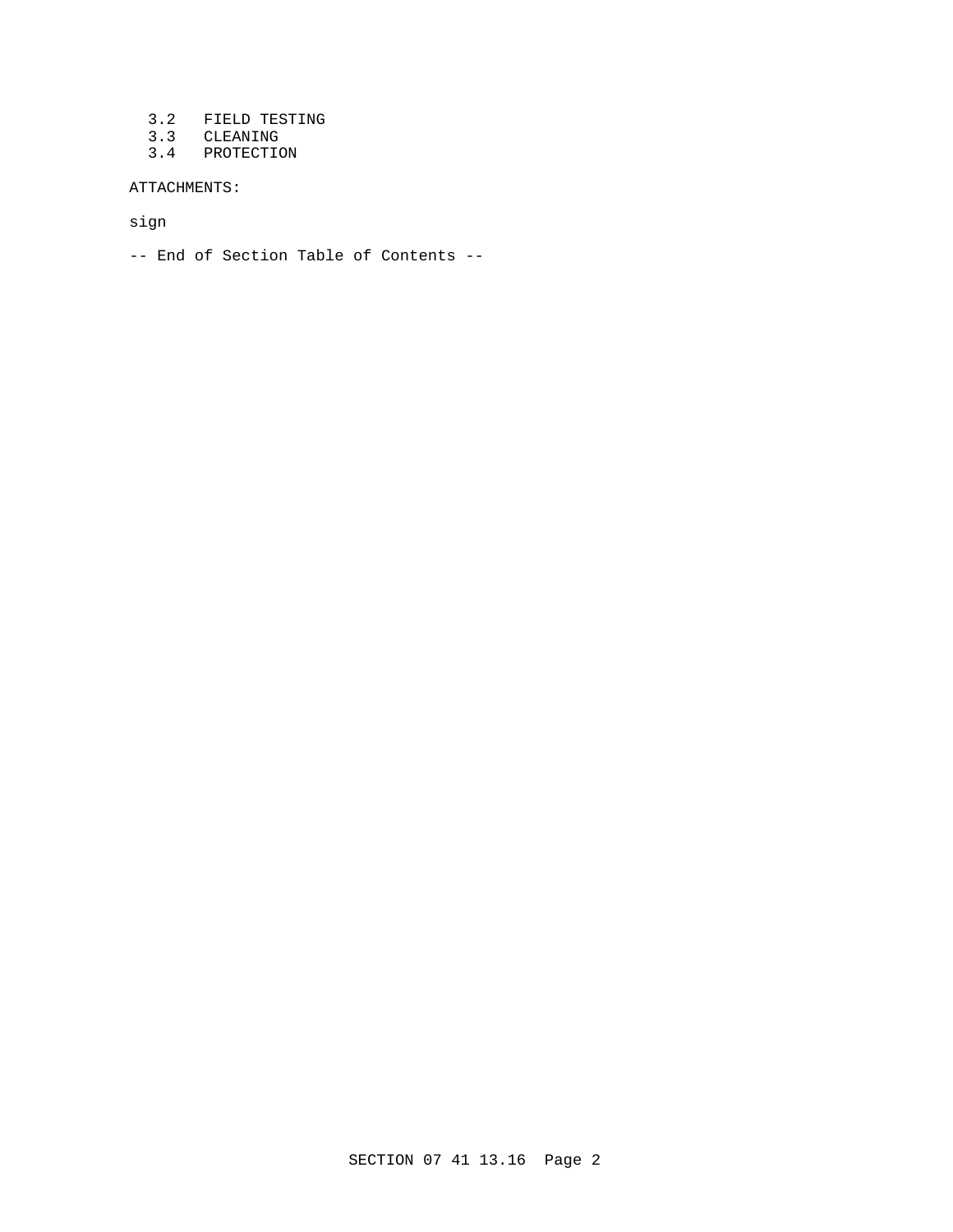USACE / NAVFAC / AFCEC / NASA

Preparing Activity: USACE

Nontechnical Title Revision (August 2015)

UFGS-07 41 13.16 (August 2009)

#### UNIFIED FACILITIES GUIDE SPECIFICATIONS

References are in agreement with UMRL dated April 2022 

SECTION 07 41 13.16

COPPER ROOF PANELS 08/09

NOTE: This guide specification covers the requirements for copper roof system applied to solid roof decking.

Adhere to UFC 1-300-02 Unified Facilities Guide Specifications (UFGS) Format Standard when editing this quide specification or preparing new project specification sections. Edit this guide specification for project specific requirements by adding, deleting, or revising text. For bracketed items, choose applicable item(s) or insert appropriate information.

Remove information and requirements not required in respective project, whether or not brackets are present.

Comments, suggestions and recommended changes for this guide specification are welcome and should be submitted as a Criteria Change Request (CCR). 

## PART 1 GENERAL

NOTE: This guide specification will be used in the preparation of project specifications for flat-seam, standing-seam, batten-seam, or custom-design type copper roofing installed over a substrate. The structural adequacy of the supporting system will be established prior to design of copper roof system.

Drawings will show scope of sheet metalwork and structural framing system, including type of decking and blocking, type of fire-retardant materials (if used), type and details of seams, and design requirements. When this specification is used for onsite fabricated copper roof, the Contractor may not be able to verify performance criteria such as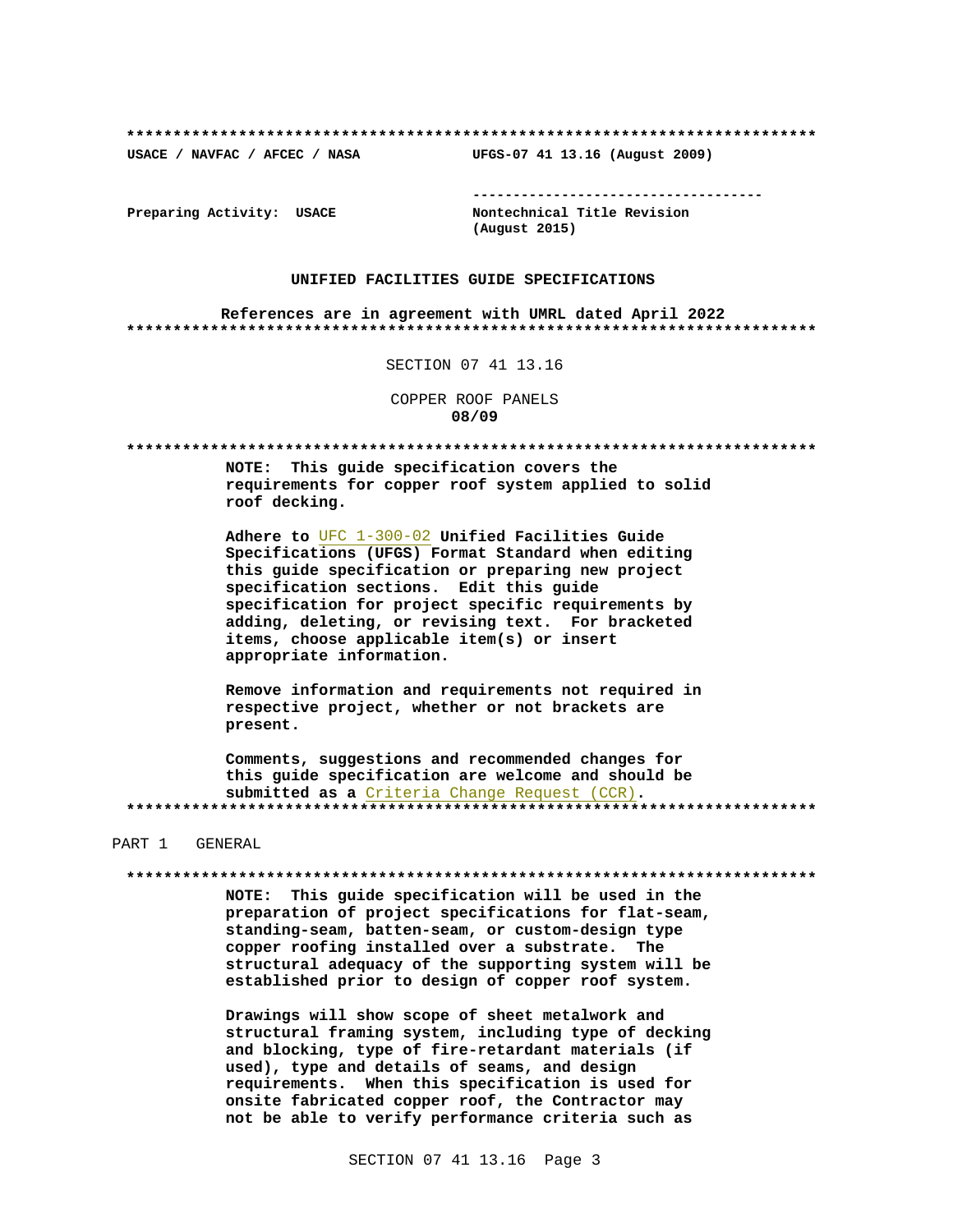wind uplift. In such cases, drawing details of proven reliability and SMACNA recommended guidelines should be used and specified.

Copper roof systems in cold climates subjected to high snow accumulation must include snow guards, steep slopes (generally 6 on 12), and other approved details.

#### $1.1$ REFERENCES

#### 

NOTE: This paragraph is used to list the publications cited in the text of the guide specification. The publications are referred to in the text by basic designation only and listed in this paragraph by organization, designation, date, and title.

Use the Reference Wizard's Check Reference feature when you add a Reference Identifier (RID) outside of the Section's Reference Article to automatically place the reference in the Reference Article. Also use the Reference Wizard's Check Reference feature to update the issue dates.

References not used in the text will automatically be deleted from this section of the project specification when you choose to reconcile references in the publish print process. 

The publications listed below form a part of this specification to the extent referenced. The publications are referred to within the text by the basic designation only.

ASTM INTERNATIONAL (ASTM)

| ASTM B32 |                        | (2020) Standard Specification for Solder<br>Metal                                                                                                              |
|----------|------------------------|----------------------------------------------------------------------------------------------------------------------------------------------------------------|
|          | ASTM B370              | (2012; R 2019) Standard Specification for<br>Copper Sheet and Strip for Building<br>Construction                                                               |
|          | <b>ASTM D226/D226M</b> | (2017) Standard Specification for<br>Asphalt-Saturated Organic Felt Used in<br>Roofing and Waterproofing                                                       |
|          | ASTM D1970/D1970M      | (2019) Standard Specification for<br>Self-Adhering Polymer Modified Bituminous<br>Sheet Materials Used as Steep Roofing<br>Underlayment for Ice Dam Protection |
|          | ASTM D2523/D2523M      | (2013; E 2019; R 2019) Standard Practice<br>for Testing Load-Strain Properties of<br>Roofing Membranes                                                         |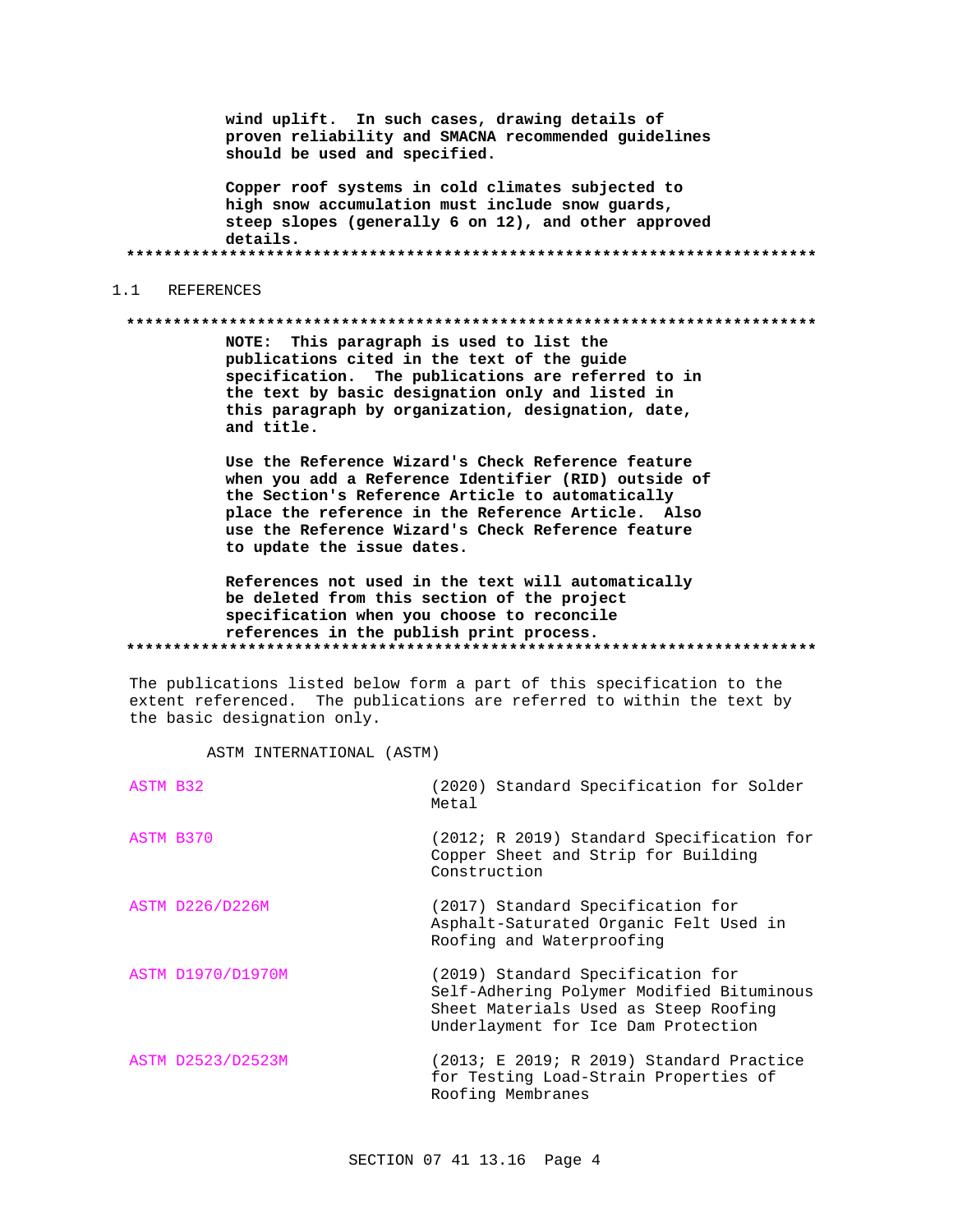| ASTM D4397        | (2016) Standard Specification for<br>Polyethylene Sheeting for Construction,<br>Industrial, and Agricultural Applications |
|-------------------|---------------------------------------------------------------------------------------------------------------------------|
| ASTM D5147/D5147M | (2014) Standard Test Methods for Sampling<br>and Testing Modified Bituminous Sheet<br>Material                            |
| ASTM E28          | (2014) Softening Point of Resins Derived<br>from Naval Stores by Ring and Ball<br>Apparatus                               |
| ASTM E72          | (2015) Conducting Strength Tests of Panels                                                                                |

for Building Construction

COPPER DEVELOPMENT ASSOCIATION (CDA)

CDA A4050 (2016) Copper in Architecture - Design Handbook

ICC EVALUATION SERVICE, INC. (ICC-ES)

| ICC-ES AC48 | (2012; R 2015) Acceptance Criteria for                    |
|-------------|-----------------------------------------------------------|
|             | Self-adhered Roof Underlayment for Use as<br>Ice Barriers |

## 1.2 DESIGN REQUIREMENTS

Copper shall be formed to provide proper installation of elastomeric sealants. Form expansion joints of intermeshing hooked flanges not less than 25 mm 1 inch deep in accordance with CDA A4050.

#### 1.2.1 Wind Uplift Loads

## **\*\*\*\*\*\*\*\*\*\*\*\*\*\*\*\*\*\*\*\*\*\*\*\*\*\*\*\*\*\*\*\*\*\*\*\*\*\*\*\*\*\*\*\*\*\*\*\*\*\*\*\*\*\*\*\*\*\*\*\*\*\*\*\*\*\*\*\*\*\*\*\*\*\* NOTE: Select the basic wind speed value from UFC 3-301-01. The importance and exposure factors will be obtained from ASCE 7-16. \*\*\*\*\*\*\*\*\*\*\*\*\*\*\*\*\*\*\*\*\*\*\*\*\*\*\*\*\*\*\*\*\*\*\*\*\*\*\*\*\*\*\*\*\*\*\*\*\*\*\*\*\*\*\*\*\*\*\*\*\*\*\*\*\*\*\*\*\*\*\*\*\*\***

The design uplift pressures for the roof system shall be computed and applied using a basic wind speed of [\_\_\_\_\_] km miles per hour (fastest km mile), an importance factor of [\_\_\_\_\_], and an exposure factor of [\_\_\_\_\_]. The design uplift force for each connection assembly shall be that pressure given for the area under consideration, multiplied by the tributary load area of the connection assembly, and multiplied by the appropriate factor of safety, as follows:

| Single fastener in each connection      | 3.0  |
|-----------------------------------------|------|
| wo or more fasteners in each connection | 2.25 |

## 1.2.2 Panel and Clip Design

Panel and clip strength characteristics such as panel buckling strength, panel stiffness, side joint strength and clip/side joint shall meet requirements of ASTM E72. For the clip-to-substrate fastener selection,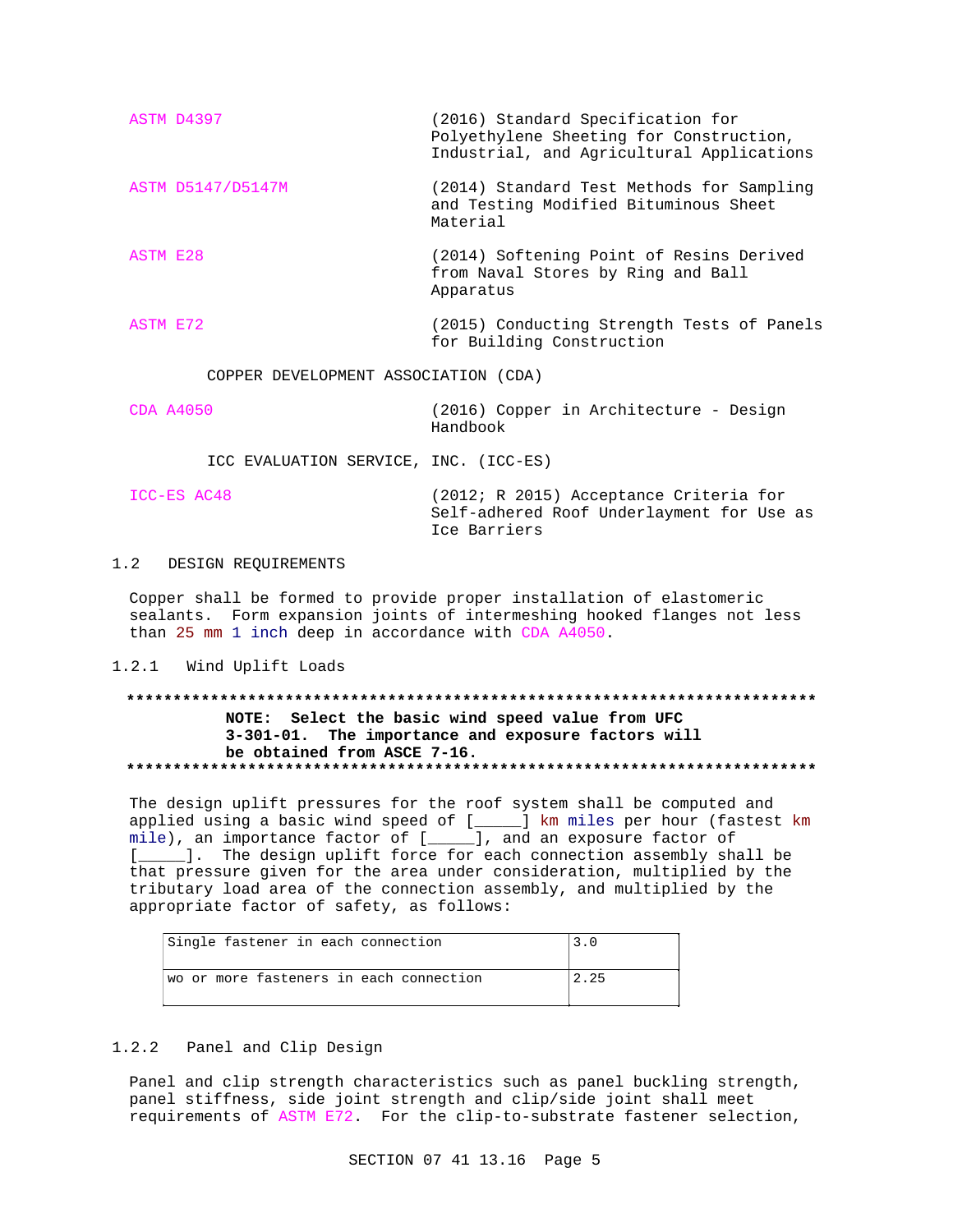incorporate a safety factor of 3.0 based on ultimate pull-out strength. Selection shall consider the pry effect which the outstanding leg of clip exerts on the fastener. Design end-laps for thermal movement. Use concealed anchor clips, and submit two samples of each type.

### 1.2.3 Provisions for Expansion

## NOTE: Select appropriate temperature range based on effects of direct sun and general climatic conditions of the project site.

Copper roof panels shall be free to move in response to the expansion and contraction forces resulting from a total [110] [\_\_\_\_\_] degrees C [200] [ \_\_\_\_ ] degrees F temperature range during the life of the structure.

#### $1.3$ SUBMITTALS

#### 

NOTE: Review submittal description (SD) definitions in Section 01 33 00 SUBMITTAL PROCEDURES and edit the following list, and corresponding submittal items in the text, to reflect only the submittals required for the project. The Guide Specification technical editors have classified those items that require Government approval, due to their complexity or criticality, with a "G." Generally, other submittal items can be reviewed by the Contractor's Quality Control System. Only add a "G" to an item, if the submittal is sufficiently important or complex in context of the project.

For Army projects, fill in the empty brackets following the "G" classification, with a code of up to three characters to indicate the approving authority. Codes for Army projects using the Resident Management System (RMS) are: "AE" for Architect-Engineer; "DO" for District Office (Engineering Division or other organization in the District Office); "AO" for Area Office; "RO" for Resident Office; and "PO" for Project Office. Codes following the "G" typically are not used for Navy, Air Force, and NASA projects.

The "S" classification indicates submittals required as proof of compliance for sustainability Guiding Principles Validation or Third Party Certification and as described in Section 01 33 00 SUBMITTAL PROCEDURES.

Choose the first bracketed item for Navy, Air Force and NASA projects, or choose the second bracketed item for Army projects. 

Government approval is required for submittals with a "G" or "S" classification. Submittals not having a "G" or "S" classification are [for Contractor Quality Control approval.][for information only. When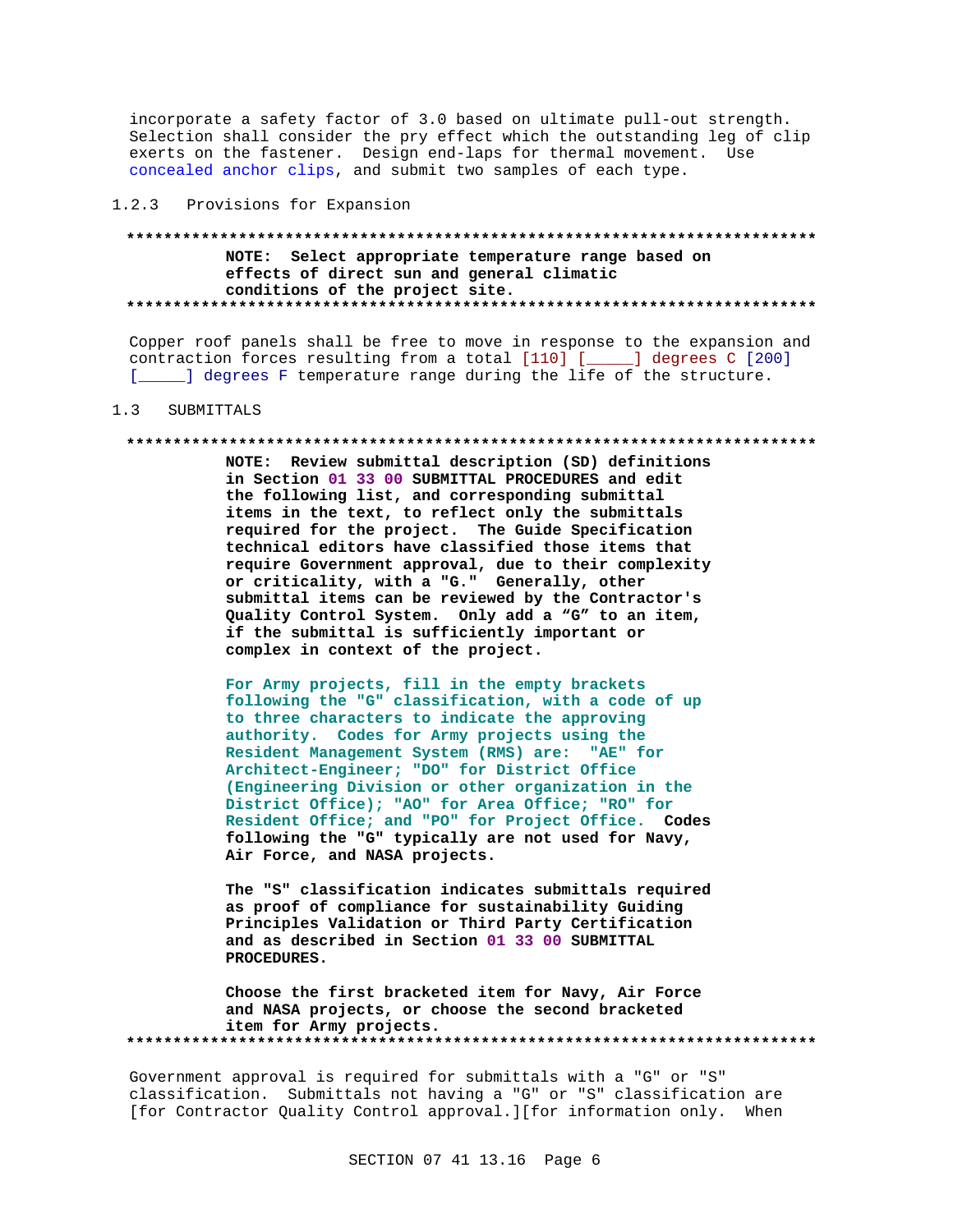used, a code following the "G" classification identifies the office that will review the submittal for the Government.] Submit the following in accordance with Section 01 33 00 SUBMITTAL PROCEDURES:

```
SD-02 Shop Drawings
    Copper Roof System; G[, [_____]]
SD-03 Product Data
    Sealant
    Qualifications
SD-04 Samples
    Accessories; G[, [____]]
    Roof Panels
    Fasteners; G[, [____]]
    Concealed Anchor Clips; G[, [____]]
```
SD-06 Test Reports

Field Testing; G[, [\_\_\_\_]]

SD-07 Certificates

Copper Roof System

## 1.4 QUALITY ASSURANCE

Submit Qualifications for the following, as specified:

## 1.4.1 Manufacturer

Copper roof system shall be the product of a recognized copper roof system manufacturer who has been in the practice of manufacturing copper roof systems for a period of not less than [10] [\_\_\_\_\_] years and has been involved in at least 5 projects similar in size and complexity to this project. Submit design and erection drawings containing data necessary to clearly describe design, materials, sizes, layouts, seam configuration, construction details, provisions for thermal movement, line of panels, fastener sizes and spacings, sealants and installation procedures. Also submit certification that materials used in the copper roof system meet specified requirements.

## 1.4.2 Installer

The installer shall be skilled in the installation of the type of copper roof system required for this project, shall have a minimum of [10] [**\_\_\_\_\_**] years of experience, and shall have been involved in installing at least 3 projects that are of comparable size, scope and complexity as this project for the particular roof system furnished.

## 1.4.3 Manufacturer's Representative

A representative of the copper roof system manufacturer, who is familiar with the design of the roof system supplied and experienced in the erection of roof systems similar in size to the one required under this contract, shall be present at the project site during installation of the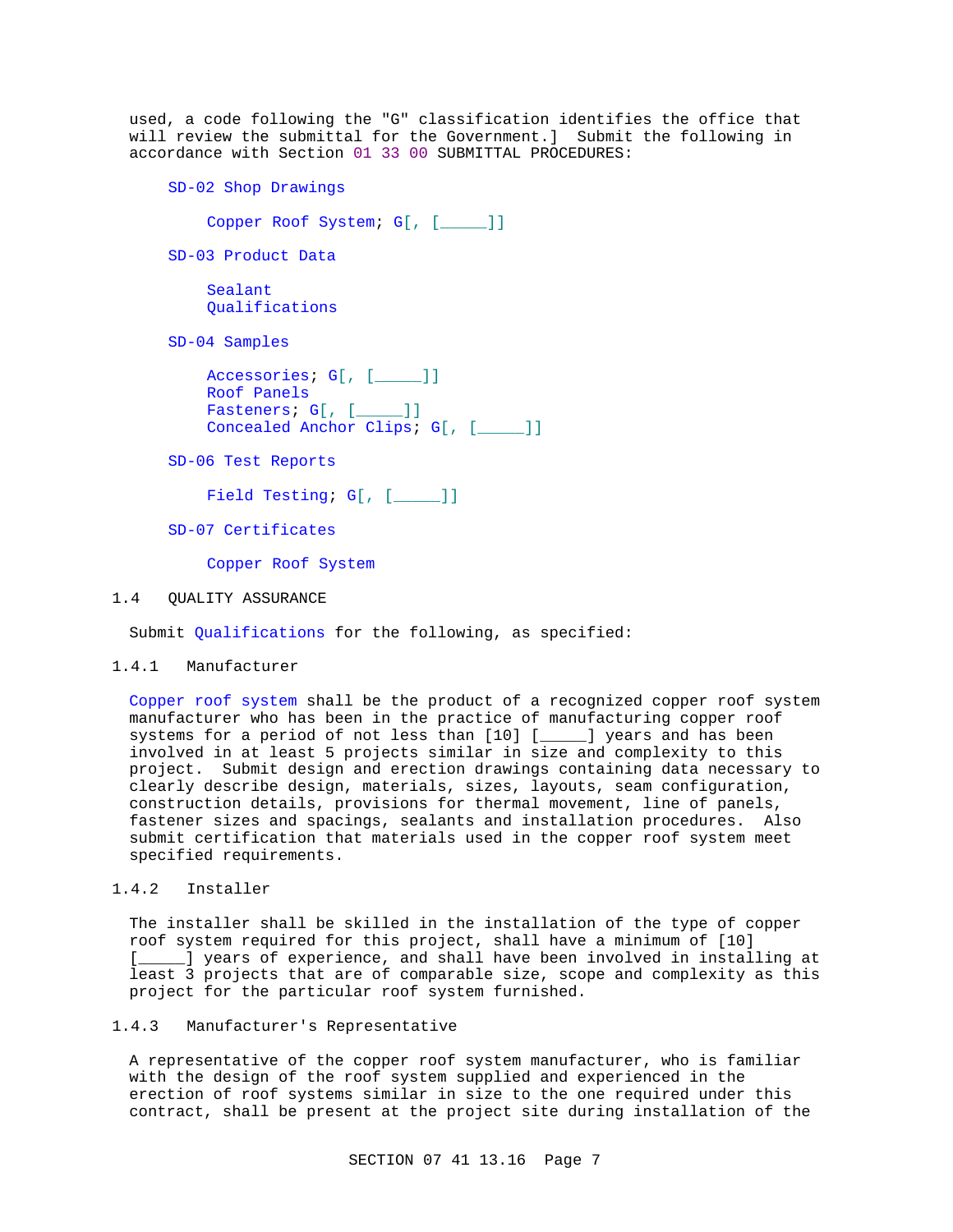copper roof to ensure that the roof system meets the contract requirements.

#### 1.4.4 Mock-Ups

## **\*\*\*\*\*\*\*\*\*\*\*\*\*\*\*\*\*\*\*\*\*\*\*\*\*\*\*\*\*\*\*\*\*\*\*\*\*\*\*\*\*\*\*\*\*\*\*\*\*\*\*\*\*\*\*\*\*\*\*\*\*\*\*\*\*\*\*\*\*\*\*\*\*\* NOTE: Complexity of work and scope of quality control should be carefully evaluated before requiring Contractor to construct a mock-up. Delete paragraph if mock-up is not required. \*\*\*\*\*\*\*\*\*\*\*\*\*\*\*\*\*\*\*\*\*\*\*\*\*\*\*\*\*\*\*\*\*\*\*\*\*\*\*\*\*\*\*\*\*\*\*\*\*\*\*\*\*\*\*\*\*\*\*\*\*\*\*\*\*\*\*\*\*\*\*\*\*\***

Before proceeding with final purchase of materials and fabrication of copper roofing components, construct a mock-up of the work at the site in the size and location directed, including at least one example of each critical detail (ridge, hip, valley, etc.) as required in the project. The approved mock-up will establish the minimum standard of quality required for copper roofing work.

#### 1.5 DELIVERY, STORAGE AND HANDLING

Deliver materials to the project site in a dry and undamaged condition and stored them out of contact with the ground. Materials shall be covered with weathertight coverings and kept dry. Storage accommodations for materials shall provide good air circulation and protection from twisting, bending, abrasion, discoloration or staining.

### 1.6 WARRANTY

Warrant the copper roofing installation for a period of 20 years against blow-off and leakage arising out of or caused by ordinary wear and tear by the elements. A sign shall be permanently attached to the building at the most likely roof access point advising of the existence of the warranty. The warranty shall start upon final acceptance of the work or the date the Government takes possession, whichever is earlier. The warranty shall guarantee that the design, detailing, materials, and accessories used for roofing work are approved by the roofing manufacturer and installed in accordance with specifications, drawings and other documents approved by manufacturer prior to installation.

## PART 2 PRODUCTS

## 2.1 ROOF PANELS

Roofing sheets shall be cold-rolled copper sheets conforming to ASTM B370 temper designation, H00, minimum 4.9 kg per square meter 16 ounces per square foot containing 99.9 percent copper. Copper roof panels shall be factory-fabricated in accordance with approved drawings and CDA A4050 recommendations. Form sections true to shape in the longest practical lengths, accurate in size and free of distortion and defects. Exposed edges shall be hemmed on underside. Fabricate exposed copper work without excessive oil-canning, buckling, and tool marks. Submit one piece 225 mm 9 inches long, full width.

### 2.2 ACCESSORIES

Factory fabricate components required for a complete roofing system, including [trim,] [copings,] [fascias,] [corner units,] [ridge closures,] [clips, ] [gutters, ] [closure strips, ] and similar items. Clip bases shall have factory punched or drilled holes for attachment. Clips used with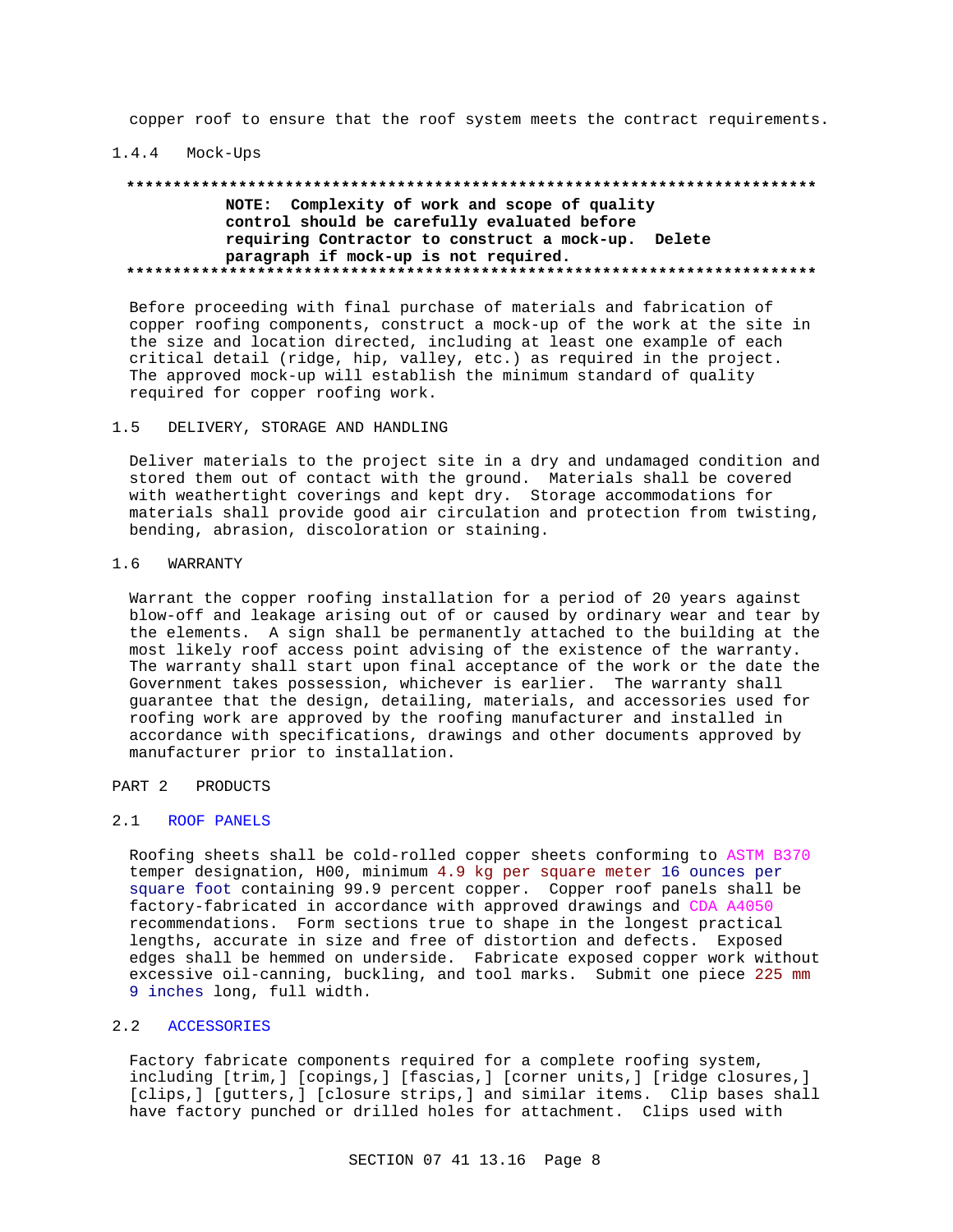panel width greater than 305 mm 12 inches shall be made from multiple pieces with the allowance for the total thermal movement required to take place within the clip. Provide cleats which are interlockable with the panels and of type and size to meet design requirements. Accessories shall be fabricated of type and thickness of sheet copper complying with CDA A4050. Submit one sample of each type of flashing, trim, closure, cap and similar items. Size shall be sufficient to show construction and configuration.

## 2.3 SOLDER AND FLUX

Copper solder shall conform to ASTM B32. Flux shall be rosin, muriatic acid neutralized with zinc or an approved soldering paste.

## 2.4 SLIP SHEETS

Slip sheets shall be smooth rosin-sized unsaturated building paper weighing a minimum of 295 grams per square meter 6 pounds per 100 square feet. Sheets shall be attached with approved fasteners. Slip sheets shall be applied over vapor retarder, where applicable.

#### 2.5 VAPOR RETARDER

#### **\*\*\*\*\*\*\*\*\*\*\*\*\*\*\*\*\*\*\*\*\*\*\*\*\*\*\*\*\*\*\*\*\*\*\*\*\*\*\*\*\*\*\*\*\*\*\*\*\*\*\*\*\*\*\*\*\*\*\*\*\*\*\*\*\*\*\*\*\*\*\*\*\*\***

**NOTE: Vapor retarder requirements will be shown on the drawings when required for local climatic conditions. In northern climates, where ice and snow are considerations, a waterproof secondary membrane may be specified. Delete this paragraph if not required. \*\*\*\*\*\*\*\*\*\*\*\*\*\*\*\*\*\*\*\*\*\*\*\*\*\*\*\*\*\*\*\*\*\*\*\*\*\*\*\*\*\*\*\*\*\*\*\*\*\*\*\*\*\*\*\*\*\*\*\*\*\*\*\*\*\*\*\*\*\*\*\*\*\***

Vapor retarder shall be [non-perforated asphalt-saturated organic roofing felts conforming to ASTM D226/D226M, Type II (No. 30).] [polyethylene sheeting conforming to ASTM D4397. Provide a fully compatible tape which has equal or better water vapor control characteristics than the vapor retarder material.]Add a non-asphaltic underlayment as follows: Post consumer recycled content-35 percent; Thickness ASTM D5147/D5147M-30 mils min; Tensile strength ASTM D2523/D2523M -25 lbF/in min; Slip resistance ASTM D1970/D1970M; pass elongation ASTM D2523/D2523M; 20 percent min UV resistance ICC-ES AC48-210 hours @ 135-140 degrees F; tensile strength after UV resistance ASTM D2523/D2523M-25 lbF/in min. Also add a non-asphaltic self-adhered membrane as follows: Pass all ASTM D1970/D1970M tests plus: Post consumer recycled content-35 percent UV resistance ICC-ES AC48-210 hours @ 135-140 degrees F; tensile strength after UV resistance ASTM D2523/D2523M-25 lbF/in min thermal stability per ASTM E28 -260 degrees F.

#### 2.6 BITUMINOUS COATING

Bituminous coating shall be cold-applied inert-type noncorrosive compound, nominally free of sulfur components and other deleterious impurities.

### 2.7 SEALANT

Provide sealant in accordance with CDA A4050 and manufacturer's recommendations. Submit descriptive information.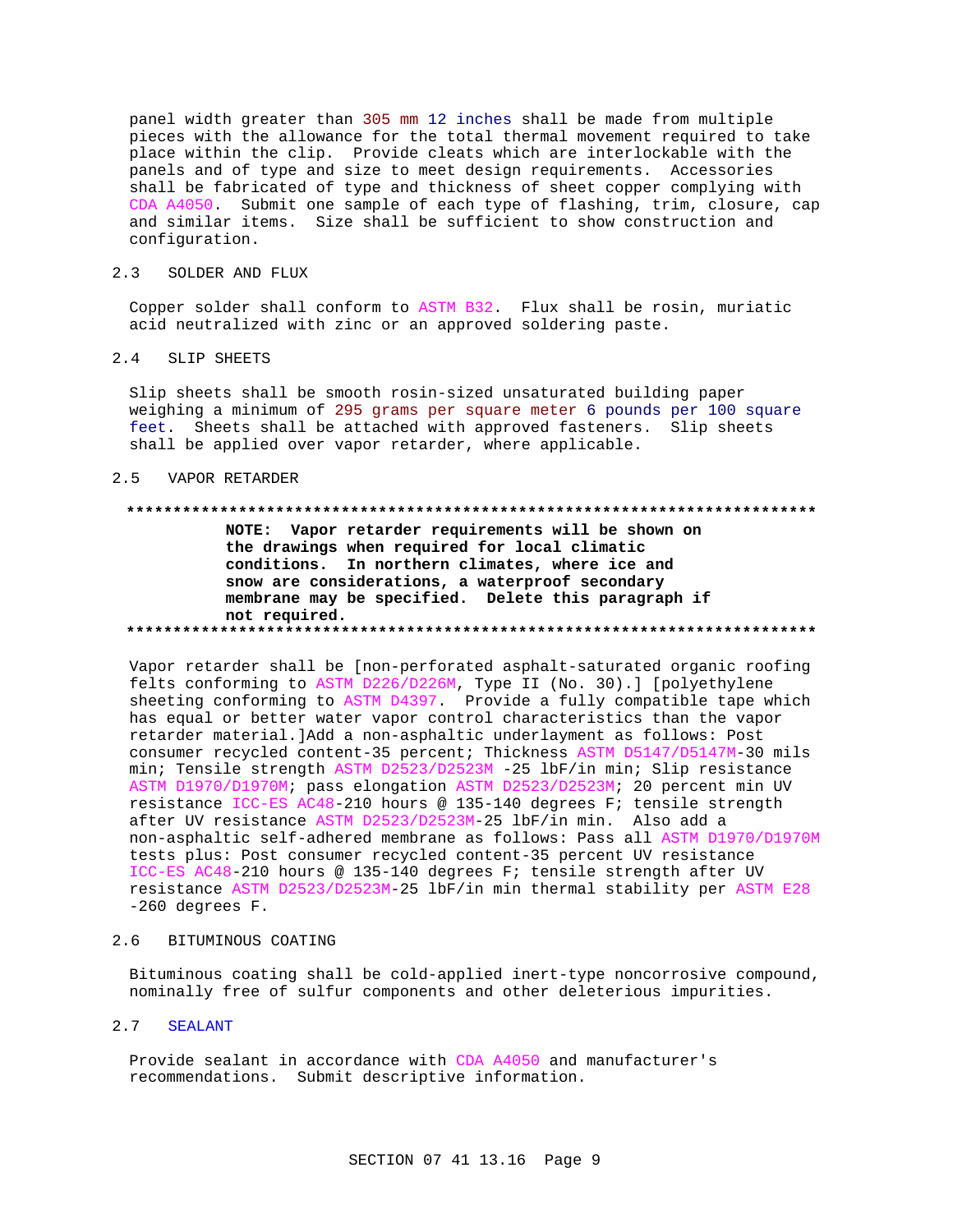#### 2.8 FASTENERS

# NOTE: For projects in hurricane areas, edit this paragraph to provide the higher quality fastener types recommended.

Fasteners in contact with copper shall be copper, brass or Series 300 stainless steel capable of resisting the specified wind uplift and allowing for movement of roof panel system. Exposed fasteners shall be copper and shall only be used at batten caps and closures. Submit two samples of each type to be used, with statement regarding intended use. If so requested, random samples of each type of fastener, as delivered to the project site shall be taken in the presence of the Contracting Officer and provided to the Contracting Officer.

- PART 3 EXECUTION
- $3.1$ INSTALLATION

## NOTE: Lumber and plywood in contact with copper will be non-treated or have a "non-corrosive" fire-retardant treatment.

Copper shall be separated from noncompatible metal and corrosive substrates with permanent type separators recommended by manufacturer. Install roofing panels, flashings and related accessories with approved fasteners in accordance with approved drawings and CDA A4050. Roofing components shall be set true to line and shall accurately fit together to form leak-proof joints. Fold panels back to form a hem on concealed side of exposed edges. Form exposed surfaces flat and free of buckles, waves, and tool marks. Provision shall be made for thermal expansion and contraction. Seams shall be uniform and neat with minimum of solder, welds and sealant. Fasteners and expansion provisions shall be concealed where possible in exposed work. Field-cutting of panels by torch is not permitted.

#### $3.1.1$ Tolerances

Panels shall be shimmed and aligned within a tolerance of 9 mm in 12 meters 3/8 inch in 40 feet vertically and horizontally and within 3 mm 1/8 inch offset of adjoining surfaces and of vertical alignment of matching profiles.

#### $3.1.2$ Substrates

Concrete substrates shall be made smooth with a wash of neat cement or with a heavy application of bituminous coating. If concrete is not nailable, set nailable inserts into the concrete. Substrates shall be clean, smooth, sound, dry, and free of defects and projections which might affect the installation. Projecting nails and other types of fasteners shall be secure and flush with substrate. Roof openings, pipes, vents, and other roof penetrations shall be securely set in place.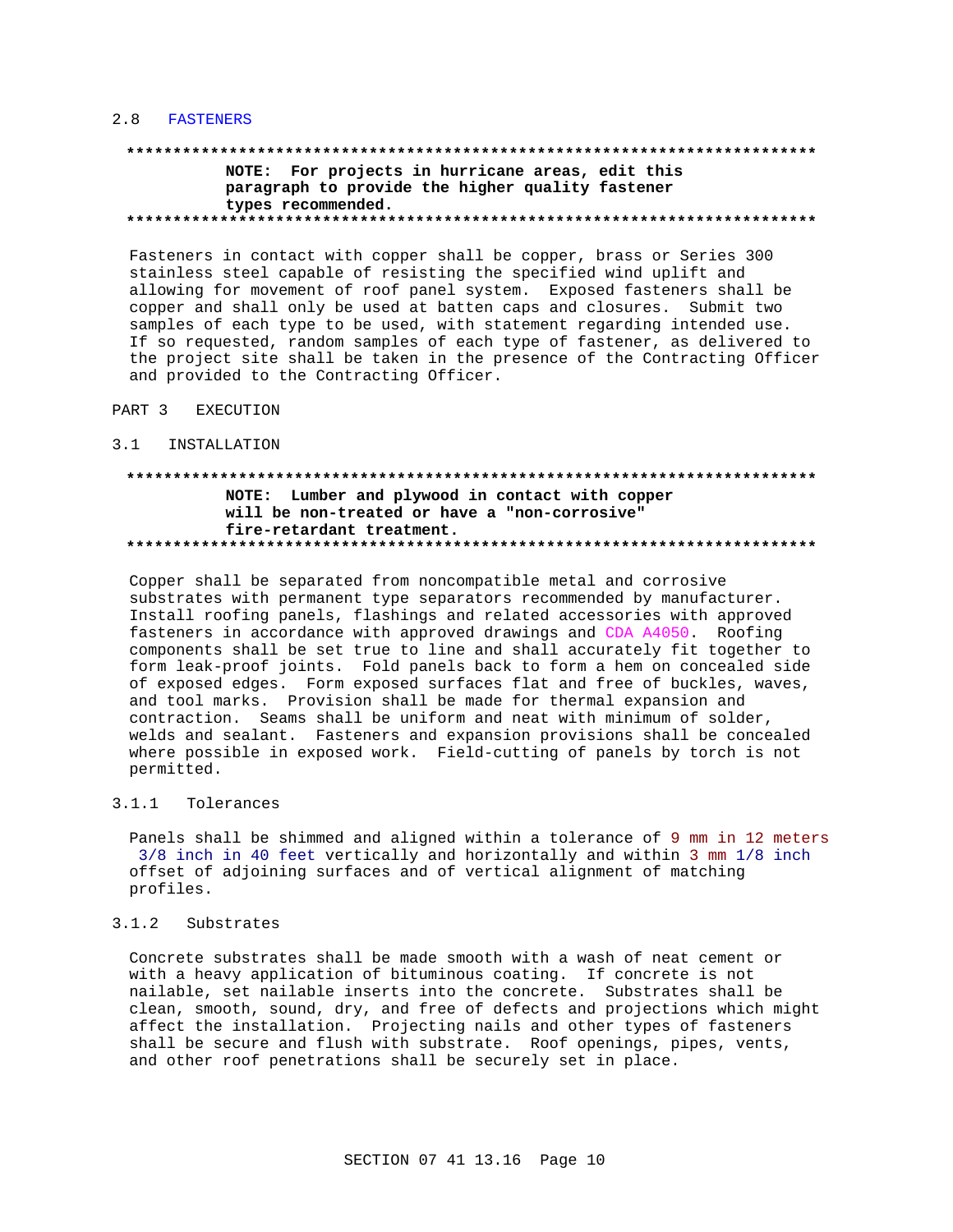### 3.1.3 Vapor Retarder

# NOTE: Delete this paragraph if vapor retarder is not required. If vapor retarder is required keep the appropriate brackets for roofing felts or polyethylene.

[Install roofing felts in accordance with manufacturer's recommendations.] [Install a single ply of 0.254 mm 10 mil polyethylene sheet or, at the Contractor's option, a double ply of 0.152 mm 6 mil polyethylene sheet over the entire support surface. Use tape to seal the edges of the sheets to the support surface, or to the sheet below. Sheet edges shall be lapped not less than 150 mm 6 inches. Provide sufficient material to avoid inducing stresses in the sheets due to stretching or binding. All tears or punctures that are visible in the finished surface at any time during the construction process shall be sealed with the tape.]

#### $3.1.4$ Slip Sheets

## NOTE: Slip sheets are required for all installations. Slip sheets must be installed over vapor retarder when vapor retarder is specified.

Install slip sheets with joints overlapped a minimum of 50 mm 2 inches, and secured with approved fasteners.

#### 3.2 FIELD TESTING

## NOTE: Field testing may not be required for all projects. Delete if not required.

Conduct [\_\_\_\_\_] random fastener pull tests in areas designated by the Contracting Officer. Fasteners for structural connections shall provide tensile and shear strength of not less than 3.3 kN 750 pounds per fastener. Submit test reports for uplift resistance of the copper roof system.

#### $3.3$ CLEANING

Upon completion of copper roofing work, remove grease and oil films, excess sealants and handling marks and clean the work in accordance with manufacturer's recommendations. Copper surfaces shall be cleaned of substances that would interfere with uniform oxidation and weathering. Exposed copper surfaces shall be free of dents, creases, waves, scratch marks, and solder or weld marks.

#### PROTECTION  $3.4$

Protect copper roofing work to ensure the roof is without damage or deterioration. Roof panels and other components, which have been damaged or have deteriorated beyond successful repair, shall be replaced with new copper sheet metalwork. Storing, walking, wheeling or trucking directly on completed copper roofing work is not permitted. When required,